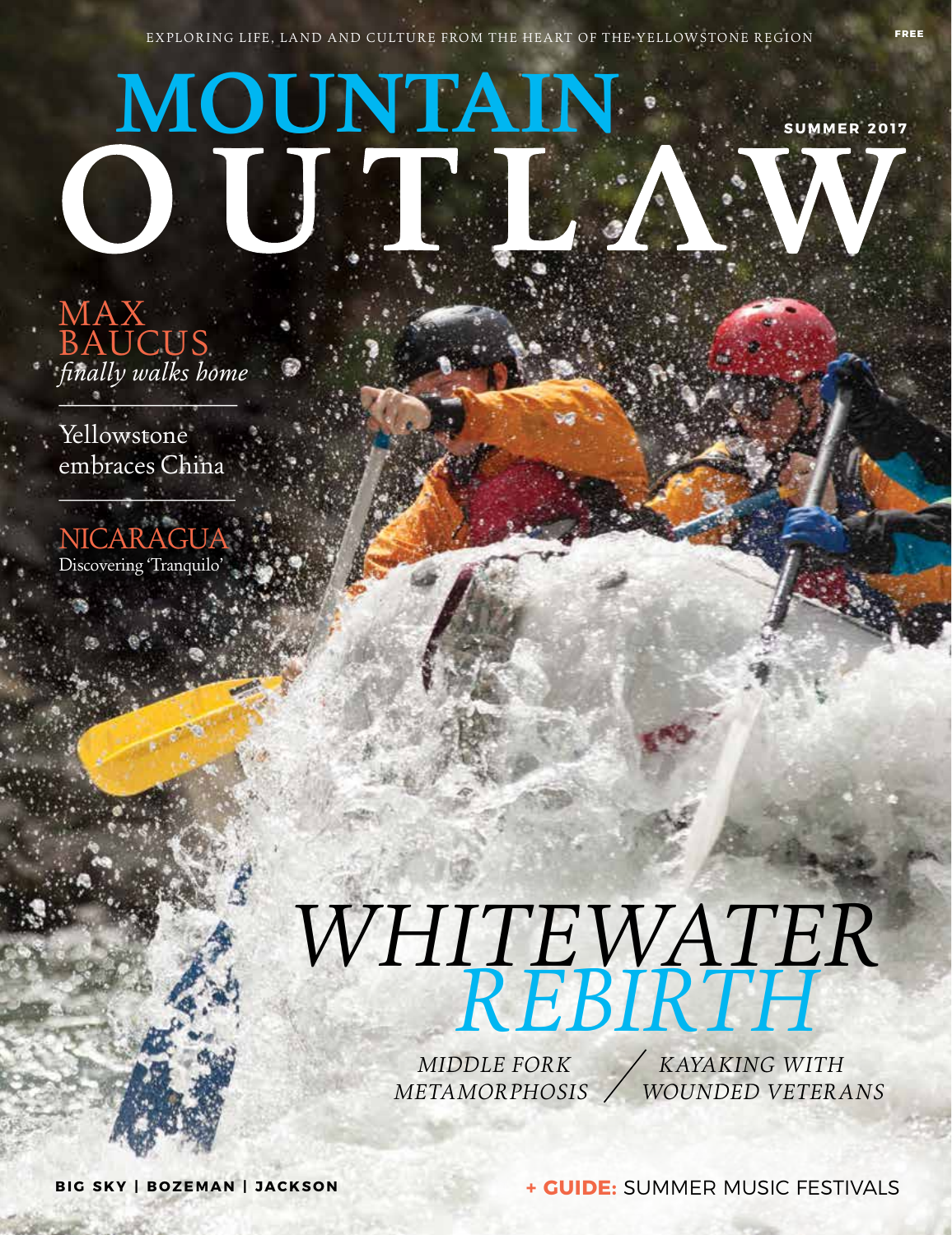## **T O F IND A VOICE**

FOR MOST OF HIS LIFE, 14-YEAR-OLD PAYAM KHOSRAVI HAD A VERY POWERFUL MESSAGE WITHOUT A WAY TO SHARE IT. HIS NAME, IN FARSI, MEANS "MESSAGE."  **BY AMANDA EGGERT**

Parisa Khosravi spent nearly three decades covering major world events, closing her career with CNN as the network's head of international newsgathering. She directed coverage of the Arab Spring, the devastating 2010 earthquake in Haiti and the tsunami in Japan, among other breaking news stories. The most challenging responsibility she's undertaken, however, wasn't in a war zone or at ground zero of a natural disaster, but at home.

Giving a voice to the voiceless was Khosravi's joy and passion as a journalist. During a January 28 TEDx event in Big Sky, she gave voice to someone very close to her: her son, whom she calls her "ultimate teacher in life."

Khosravi, a U.S. citizen who moved with her family from Iran to Chicago in1979, became concerned when her only child Payam started disengaging and remained silent leading into his second birthday. Diagnosed with autism spectrum disorder by age 3, Payam Khosravi was unable to express himself fully for more than a decade.

Payam is verbally limited to just a few basic words, which left Parisa with little information about what her kind and gentle son—she thinks of him as "my little Buddha"—was thinking or feeling.

At one point, Payam worked with dozens of teachers and educational therapists per week as part of his mother's commitment to help him meet his full potential. A given day might include swimming, speech, music therapy or horseback riding. "You name it, he did it," Parisa said. "He's the hardest-working person I know."

Then, in a turn of events Parisa calls serendipitous, Payam was introduced to the Rapid Prompting Method at age 14. RPM helps nonverbal individuals share their thoughts letter-by-letter on an alphabet board. "From the very first session, Payam started showing



us that he understood everything and comprehended everything that [his teacher] was reading to him," Parisa said. "Finally, finally we were getting a glimpse inside his thoughts."

Once he had the means to unlock his inner world, Payam revealed a depth of compassion that lives up to his given name and his mother's little Buddha characterization. His letter board writings appear below in all caps.

"I WANT TO THANK EVERYONE WHO SEES THIS AND BEGINS TO SHIFT THEIR PERSPECTIVE TO HAVE MORE BELIEF IN ALL OF HUMANITY," Payam wrote during an RPM session before the Big Sky event.